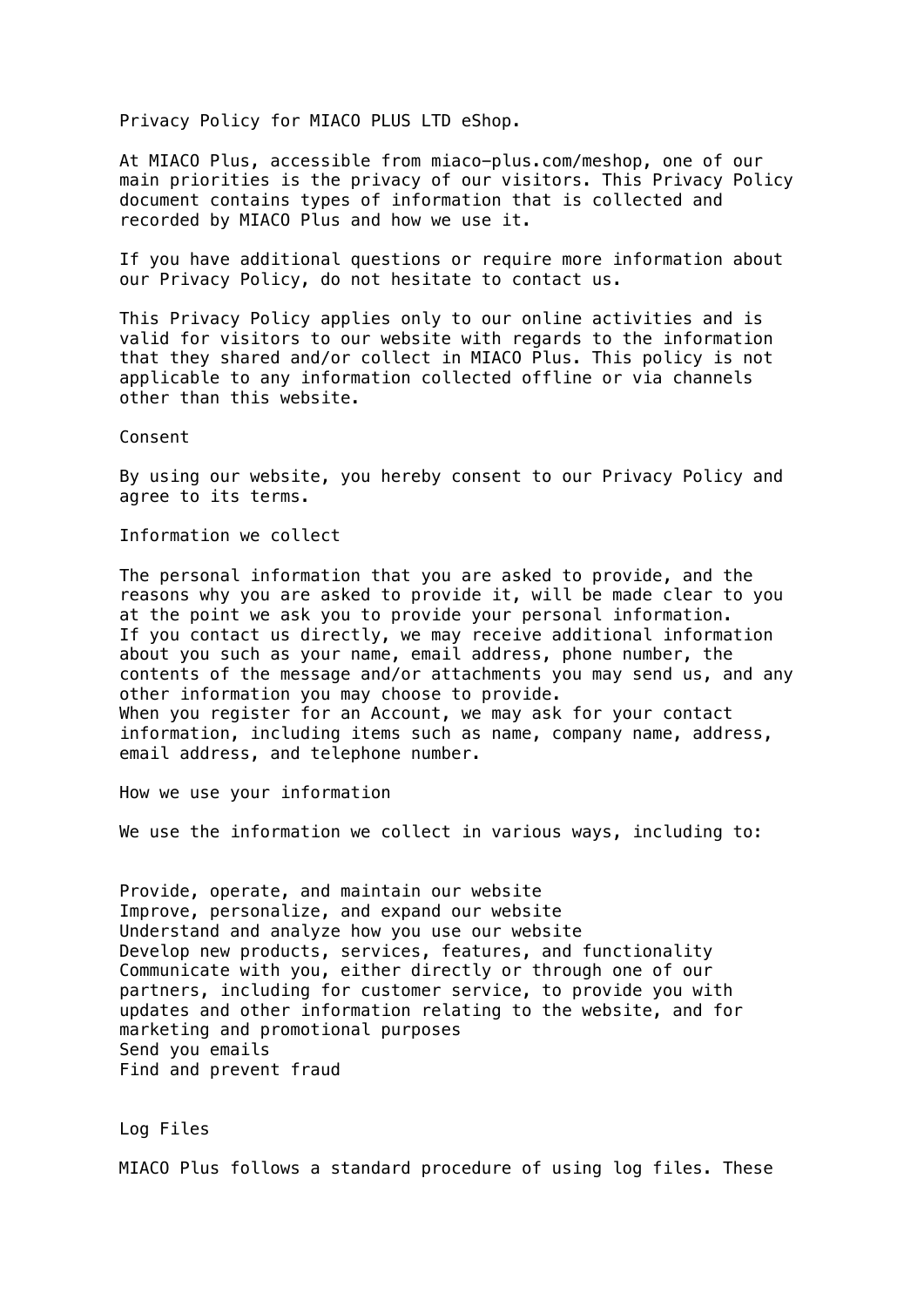files log visitors when they visit websites. All hosting companies do this and a part of hosting services' analytics. The information collected by log files include internet protocol (IP) addresses, browser type, Internet Service Provider (ISP), date and time stamp, referring/exit pages, and possibly the number of clicks. These are not linked to any information that is personally identifiable. The purpose of the information is for analyzing trends, administering the site, tracking users' movement on the website, and gathering demographic information.

Cookies and Web Beacons

Like any other website, MIACO Plus uses 'cookies'. These cookies are used to store information including visitors' preferences, and the pages on the website that the visitor accessed or visited. The information is used to optimize the users' experience by customizing our web page content based on visitors' browser type and/or other information.

Advertising Partners Privacy Policies

You may consult this list to find the Privacy Policy for each of the advertising partners of MIACO Plus.

Third-party ad servers or ad networks uses technologies like cookies, JavaScript, or Web Beacons that are used in their respective advertisements and links that appear on MIACO Plus, which are sent directly to users' browser. They automatically receive your IP address when this occurs. These technologies are used to measure the effectiveness of their advertising campaigns and/or to personalize the advertising content that you see on websites that you visit.

Note that MIACO Plus has no access to or control over these cookies that are used by third-party advertisers.

Third Party Privacy Policies

MIACO Plus's Privacy Policy does not apply to other advertisers or websites. Thus, we are advising you to consult the respective Privacy Policies of these third-party ad servers for more detailed information. It may include their practices and instructions about how to opt-out of certain options.

You can choose to disable cookies through your individual browser options. To know more detailed information about cookie management with specific web browsers, it can be found at the browsers' respective websites.

CCPA Privacy Rights (Do Not Sell My Personal Information)

Under the CCPA, among other rights, California consumers have the right to: